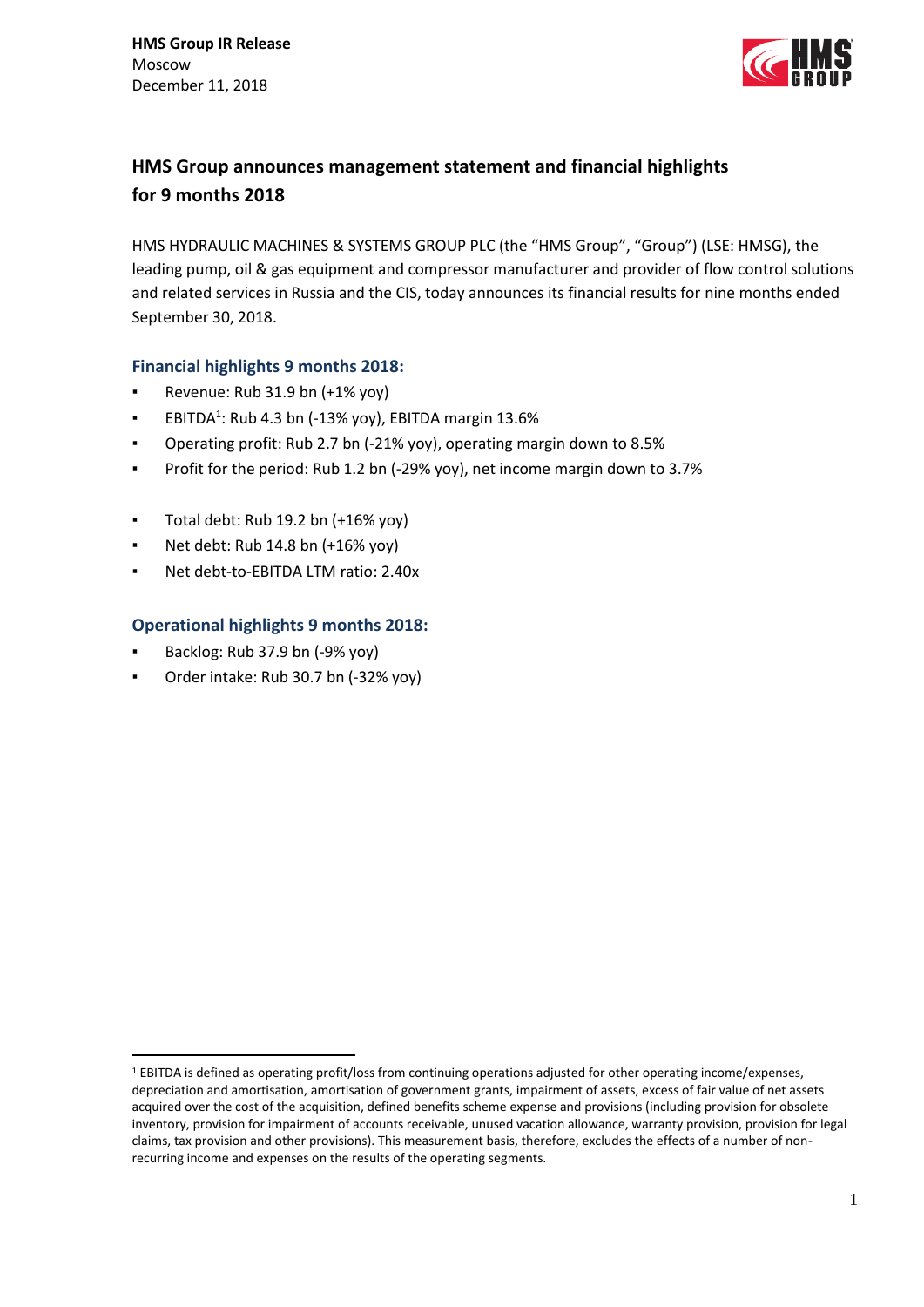

## **OPERATING REVIEW**

### **BACKLOG**

**Backlog<sup>2</sup>** decreased by 9 percent to Rub 37.9 billion due to underperformance of the oil & gas equipment and projects and construction business segments. The main reason was fewer large oil & gas equipment contracts signed in the reporting period. The other two business segments increased based both on the growth of large integrated contracts and recurring business.

| Backlog, Rub mn                  | 2018 9m | 2017 9m | Change yoy |
|----------------------------------|---------|---------|------------|
| Industrial pumps                 | 17,450  | 10,519  | 66%        |
| Oil & Gas equipment and projects | 7,631   | 22,337  | -66%       |
| Compressors                      | 10,146  | 4,407   | 130%       |
| Construction                     | 2,677   | 4.505   | $-41%$     |
| <b>Total</b>                     | 37,904  | 41,767  | -9%        |

### **ORDER INTAKE**

Order intake<sup>3</sup> decreased to Rub 30.7 billion (-32% yoy). Two of HMS' business segments declined.

The pumps segment increased to Rub 13.4 billion purely based on the recurring business.

The oil and gas equipment and projects segment was down to Rub 8.8 billion because of absence of large contracts signed in the reporting period.

The compressors increased to Rub 8.1 billion mainly because the company signed more large contracts.

In terms of contracts' mix, the drop was only attributable to fewer large contracts signed in the reporting period.

| Order intake, Rub mn | 2018 9m | 2017 9m | Change yoy | 2018 30 | 2018 20 | Change qoq |
|----------------------|---------|---------|------------|---------|---------|------------|
| Industrial pumps     | 13.432  | 12.221  | 10%        | 4.988   | 4.214   | 18%        |
| Oil & gas equipment  | 8.820   | 23.383  | $-62%$     | 3,304   | 2.079   | 59%        |
| Compressors          | 8.072   | 5.934   | 36%        | 3,406   | 1,672   | 104%       |
| Construction         | 391     | 3.624   | $-89%$     | 617     | 27      | 2188%      |
| Total                | 30,715  | 45.163  | $-32%$     | 12,315  | 7.992   | 54%        |

1

<sup>2</sup> According to management accounts

<sup>3</sup> According to management accounts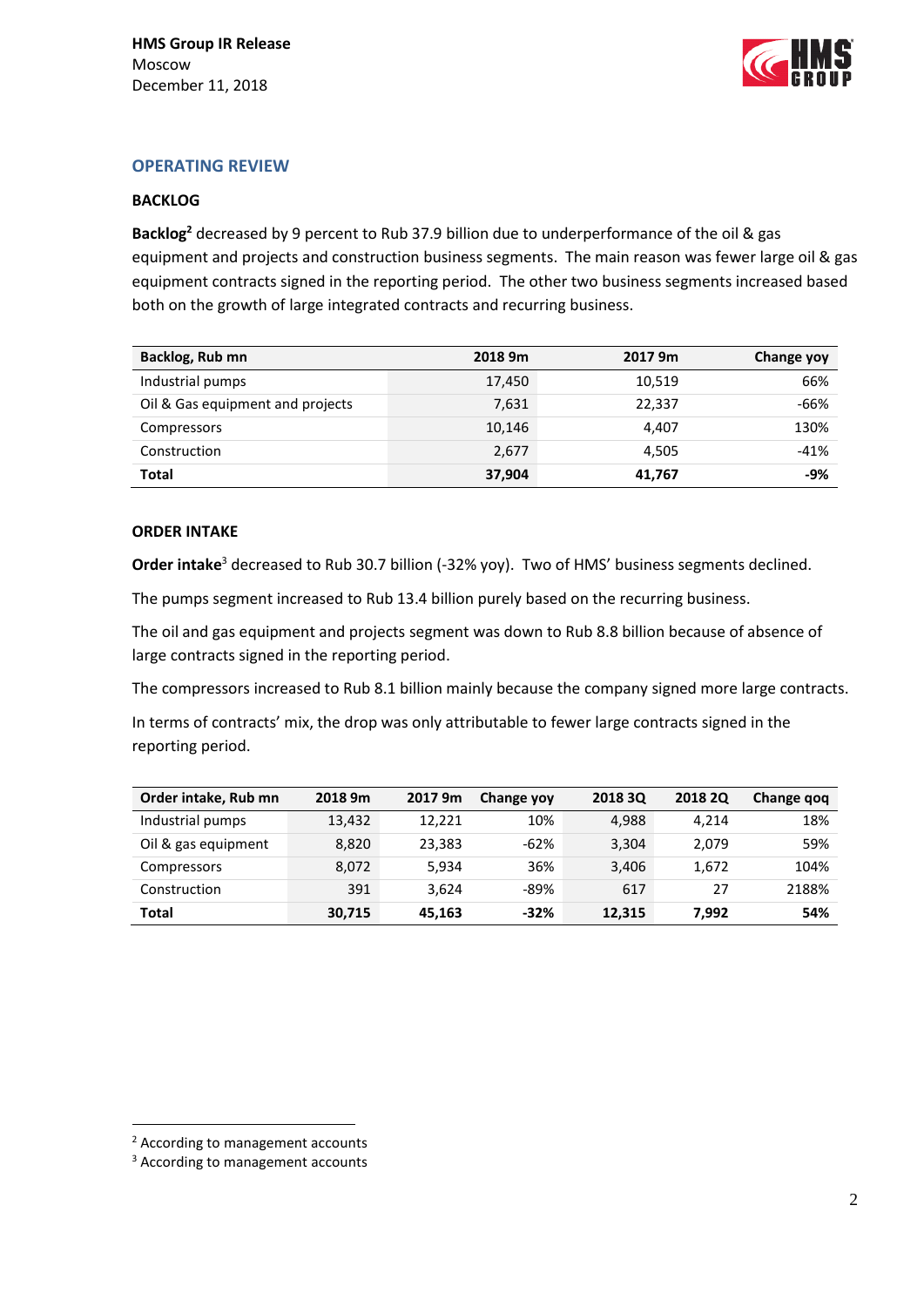

## **GROUP PERFORMANCE**

Revenue was almost stable, up by a minor 1 percent yoy to Rub 31.9 billion.

EBITDA was down by 13 percent yoy to Rub 4.3 billion. The industrial pumps and compressors were the main factors that affected the company's EBITDA.

| <b>Rub bn</b>        | 2018 9m | 2017 9m | Change yoy | 2018 30 | 2018 20 | Change gog |
|----------------------|---------|---------|------------|---------|---------|------------|
| Revenue              | 31.862  | 31.411  | 1%         | 11,519  | 11.618  | $-1%$      |
| EBITDA               | 4.319   | 4.987   | $-13%$     | 999     | 2.240   | $-55%$     |
| <b>EBITDA</b> margin | 13.6%   | 15.9%   |            | 8.7%    | 19.3%   |            |

In terms of contracts' type, revenue from the recurring business declined by 11 percent yoy. Large contracts advanced 38 percent yoy. EBITDA from the recurring business decreased by 50 percent yoy. In contrast, EBITDA generated by large contracts grew by 26 percent yoy, but didn't manage to compensate for that decline in the recurring business.

| Cost of sales, Rub mn                                                 | 2018 9m | 2017 9m | Change<br>yoy | Share of 2018<br>9m revenue | Share of 2017<br>9m revenue |
|-----------------------------------------------------------------------|---------|---------|---------------|-----------------------------|-----------------------------|
| Cost of sales                                                         | 23,790  | 22.931  | 4%            | 74.7%                       | 73.0%                       |
| Materials and components                                              | 15,278  | 15,928  | $-4%$         | 47.9%                       | 50.7%                       |
| Labour costs                                                          | 4,239   | 3.724   | 14%           | 13.3%                       | 11.9%                       |
| Construction and design and<br>engineering services of subcontractors | 1,197   | 811     | 48%           | 3.8%                        | 2.6%                        |
| Social taxes                                                          | 1,156   | 1,044   | 11%           | 3.6%                        | 3.3%                        |
| Others                                                                | 1,921   | 1,423   | 35%           | 6.0%                        | 4.5%                        |

EBITDA margin was down to 13.6% from 15.9% in the comparative period.

**Cost of sales** grew by 4 percent yoy to Rub 23.8 billion because of increased labor costs and social taxes (+13% yoy if to sum them up). As a percentage of revenue, the cost of sales also was up to 75% from 73%.

As a result, **gross profit** was down to Rub 8.1 billion (-5% yoy) and gross margin declined to 25.3% vs. 27.0% for 9 months 2017.

| Rub mn                               | 2018 9m<br>2017 9m |       | Change | Share of 2018          | Share of 2017 |
|--------------------------------------|--------------------|-------|--------|------------------------|---------------|
|                                      |                    | yoy   |        | 9 <sub>m</sub> revenue | 9m revenue    |
| Distribution and transportation      | 1,378              | 1,299 | 6%     | 4.3%                   | 4.1%          |
| General and administrative           | 3,876              | 3.444 | 13%    | 12.2%                  | 11.0%         |
| <b>SG&amp;A expenses</b>             | 5,253              | 4.742 | 11%    | 16.5%                  | 15.1%         |
| Other operating expenses             | 117                | 330   | $-65%$ | 0.4%                   | 1.0%          |
| Operating expenses ex. Cost of sales | 5,370              | 5,072 | 6%     | 16.9%                  | 16.1%         |
| Finance costs                        | 1,186              | 1,340 | $-12%$ | 3.7%                   | 4.3%          |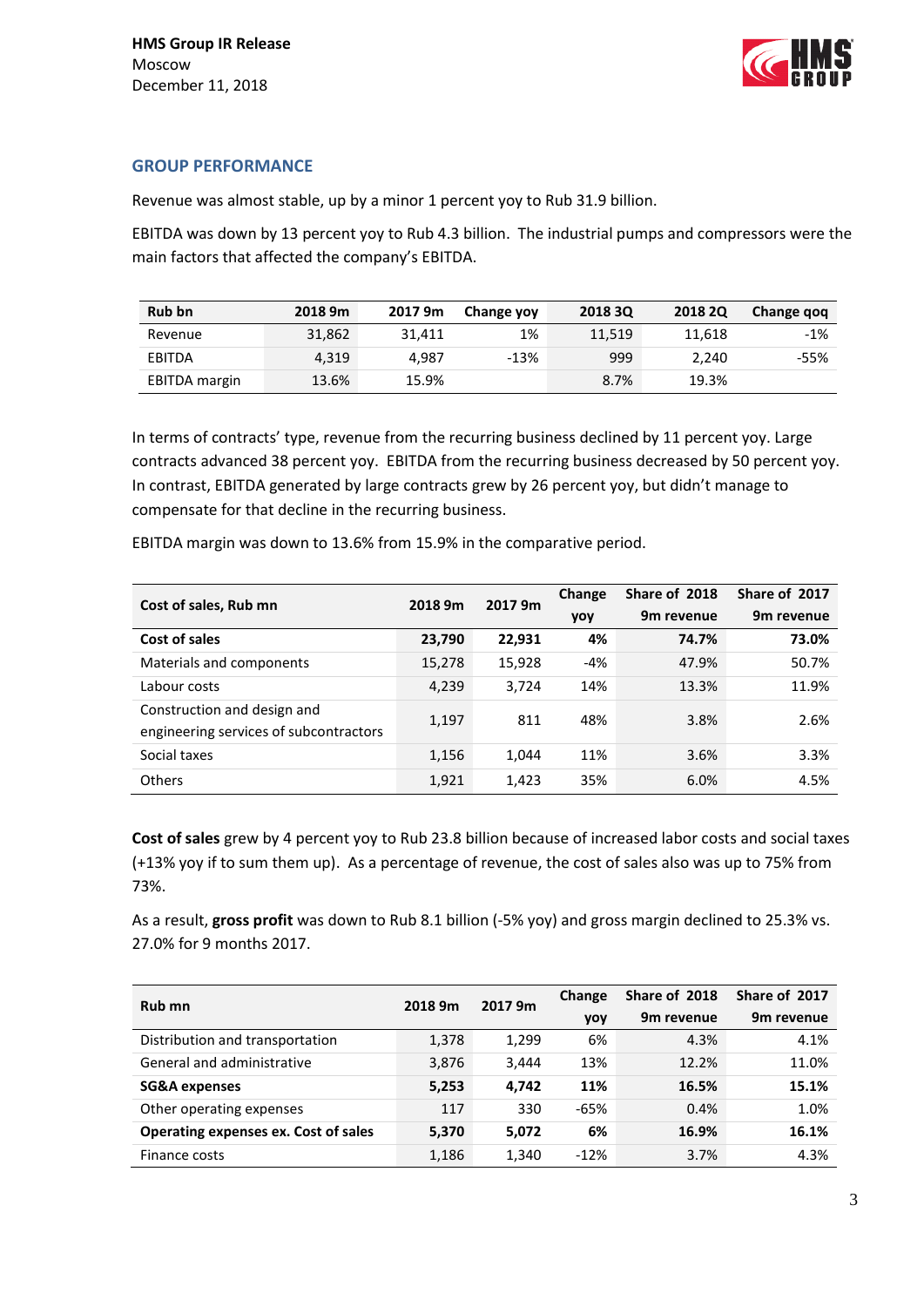

SG&A expenses<sup>4</sup> increased by 11 percent yoy, and as a share of revenue grew to 16.5% from 15.1%.

**Operating expenses excl. cost of sales** grew by 6 percent yoy with a share of revenue of 16.9% due to growth of labor costs.

**Distribution and transportation expenses** grew by 6 percent yoy to Rub 1.4 billion, mainly due to growth of labour costs and social taxes. As a share of revenue, distribution and transportation expenses demonstrated minor change, to 4.3% from 4.1%.

**General and administrative expenses** grew by 13 percent yoy to Rub 3.9 billion due to the combined growth of labour costs and social taxes. This growth was mainly attributable to the long-term incentive program and increased salaries. As a share of revenue, general and administrative expenses grew to 12.2% due to quarterly volatility of revenue.

**Operating profit** declined by 21 percent yoy to Rub 2.7 billion from Rub 3.4 billion, and operating margin was down to 8.5%.

| Finance costs, Rub mn             | 2018 9m       | 2017 9m | <b>Change yoy</b> |
|-----------------------------------|---------------|---------|-------------------|
| <b>Finance costs</b>              | 1,186         | 1,340   | $-12%$            |
| Interest expenses                 | 1,180         | 1,338   | $-12%$            |
| Fees for early repayment of loans |               | 0       | na                |
| Foreign exchange (gain)/loss, net | (1)           | 0       | na                |
| Finance lease expenses            | $\mathcal{I}$ | 2       | 12%               |
| Interest rate, average            | 8.8%          | 10.2%   |                   |
| Interest rate Rub, average        | 8.9%          | 10.4%   |                   |

**Finance costs** decreased by 12 percent yoy, fully due to a decrease in interest expenses (-12% yoy) because of lower interest rates as a result of debt portfolio refinancing. Average rates decreased from 10.2% p.a. to 8.8% p.a.

**Profit for the period** was down 29 percent yoy to Rub 1.2 billion and its margin for the period declined to 3.7% vs. 5.3% for the comparative period.

## **BUSINESS SEGMENTS PERFORMANCE**

### **Industrial pumps<sup>i</sup>**

1

The industrial pumps business segment's revenue decreased by 9 percent yoy to Rub 11.2 billion from Rub 12.3 billion. EBITDA was down by 43 percent yoy to Rub 1.2 billion. EBITDA margin declined to 10.7%.

Less profitable contracts, executed in the reporting period, and some forced increase in wages were the main factors which influenced the segment's underperformance, among others.

<sup>4</sup> SG&A expenses = Selling, General and Administrative Expenses = Distribution and transportation + General and administrative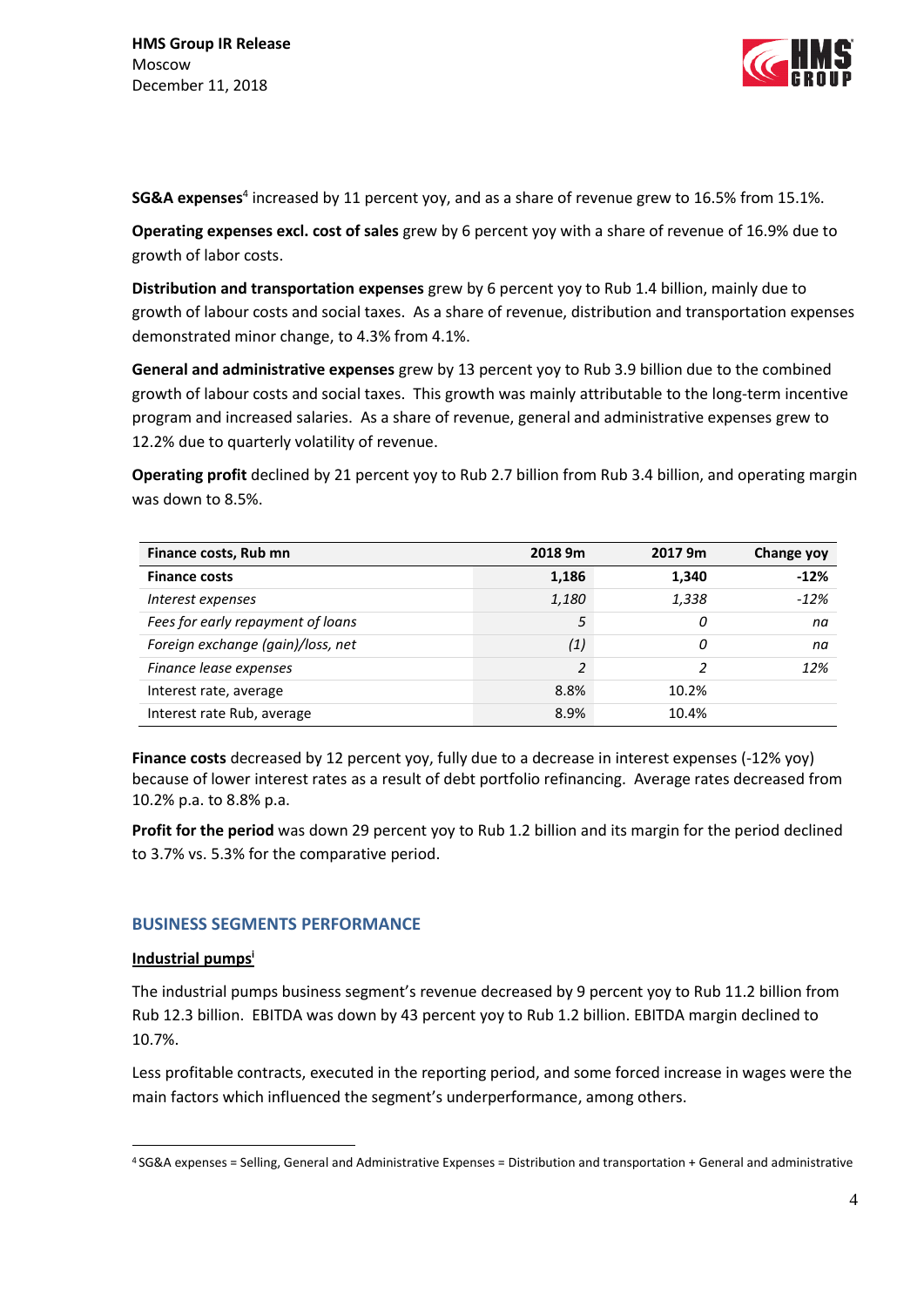

| Industrial pumps, Rub mn | 2018 9m | 2017 9m | Change yoy | 2018 30 | 2018 20 | Change gog |
|--------------------------|---------|---------|------------|---------|---------|------------|
| Revenue                  | 11.198  | 12.346  | -9%        | 3.864   | 4.337   | $-11%$     |
| EBITDA                   | 1.198   | 2.114   | -43%       | 322     | 523     | $-38%$     |
| <b>EBITDA</b> margin     | 10.7%   | 17.1%   |            | 8.3%    | 12.1%   |            |

## **Oil & Gas equipment and projects (OGEP)ii**

The OGEP business segment's revenue grew 10 percent yoy to Rub 16.5 billion, and EBITDA hiked 86 percent yoy to Rub 2.7 billion due to the low base effect. EBITDA margin increased to 16.5% from 9.7% in the comparative period.

The recovered performance of Giprotyumenneftegas (GTNG) combined with a beneficial mix of contracts generated higher than average profitability of the business segment.

| OGEP, Rub mn         | 2018 9m | 2017 9m | Change yoy | 2018 3Q | <b>2018 2Q</b> | Change gog |
|----------------------|---------|---------|------------|---------|----------------|------------|
| Revenue              | 16.512  | 15.037  | 10%        | 5.327   | 6.074          | $-12%$     |
| EBITDA               | 2.716   | 1.460   | 86%        | 632     | 1.257          | -50%       |
| <b>EBITDA</b> margin | 16.5%   | 9.7%    |            | 11.9%   | 20.7%          |            |

## **Compressorsiii**

Revenue declined by 20 percent yoy to Rub 5.3 billion. EBITDA was also down to Rub 438 million. EBITDA margin decreased to 8.3% that is much less than 16.5% in the comparative period.

The decline in the segment's profitability was due to the high-base effect last year (execution of a number of high-margin large contracts and one-off economies emerged during their execution) combined with an unsteady recognition of large contracts' revenue this year.

| Compressors, Rub mn | 2018 9m | 2017 9m | Change yoy | 2018 30 | 2018 20 | Change gog |
|---------------------|---------|---------|------------|---------|---------|------------|
| Revenue             | 5,306   | 6.650   | $-20%$     | 1,903   | 1.523   | 25%        |
| EBITDA              | 438     | 1.096   | -60%       | 102     | 237     | -57%       |
| EBITDA margin       | 8.3%    | 16.5%   |            | 5.3%    | 15.6%   |            |

## **Constructioniv**

Construction increased its revenue to Rub 1.3 billion (+181% yoy). But it generated negative EBITDA.

| <b>Construction, Rub mn</b> | 2018 9m  | 2017 9m  | Change yoy | 2018 30 | 2018 20 | Change gog |
|-----------------------------|----------|----------|------------|---------|---------|------------|
| Revenue                     | 1,258    | 447      | 181%       | 453     | 423     | 7%         |
| EBITDA                      | (160)    | (120)    | na         |         | (40)    | na         |
| <b>EBITDA</b> margin        | $-12.7%$ | $-26.7%$ |            | 0.3%    | $-9.4%$ |            |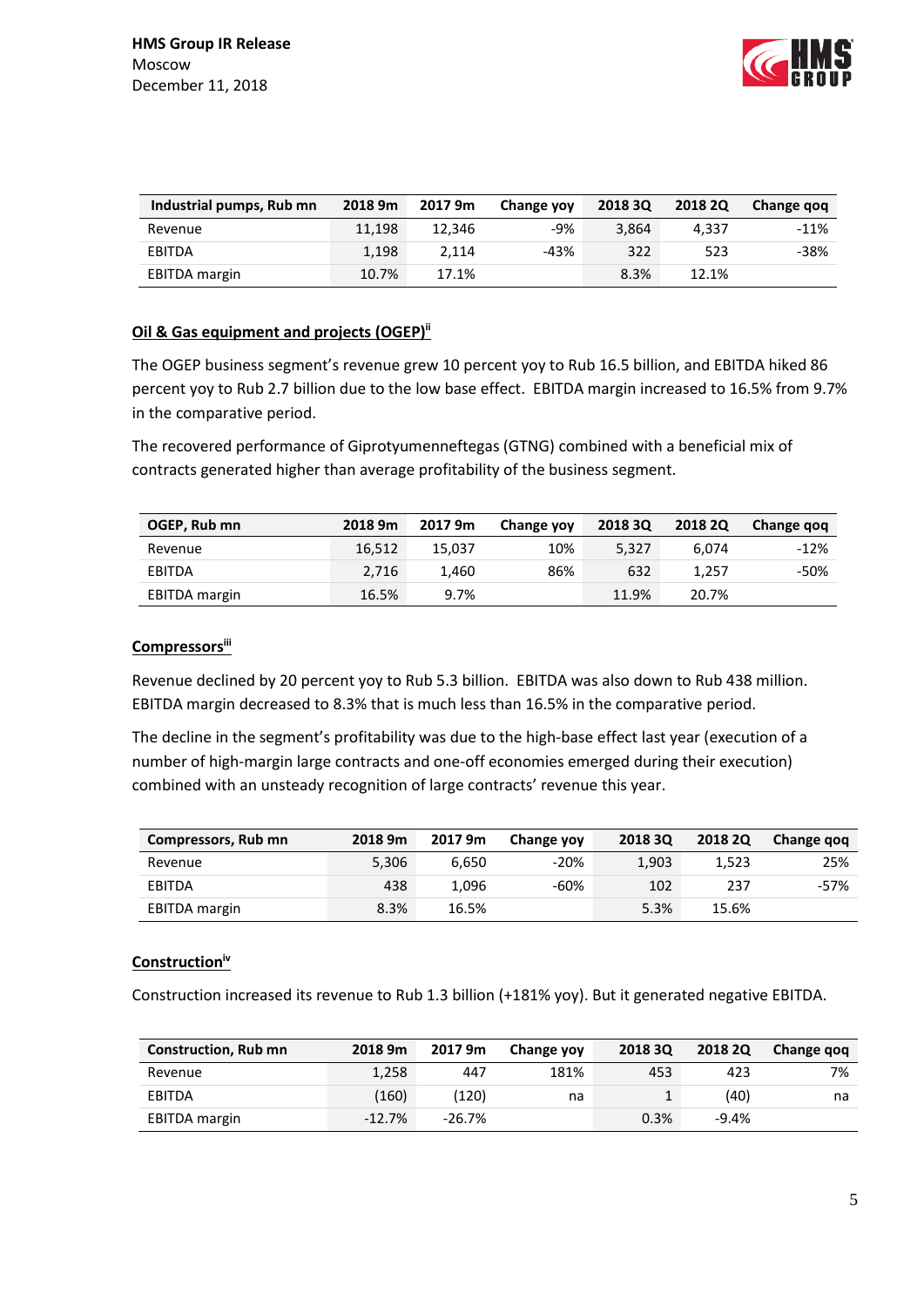

## **FINANCIAL REVIEW**

### **CASH FLOW PERFORMANCE**

**Working capital** increased by 16 percent yoy to Rub 11.3 billion, but kept its share of revenue in the normal range of 22-25%.

Its growth was fully based on inflows and outflows related to large contracts.

| Working capital & Capex, Rub mn | 2018 9m | 2017 9m | Change yoy |
|---------------------------------|---------|---------|------------|
| Working capital                 | 11.340  | 9.775   | 16%        |
| Working capital / Revenue LTM   | 25%     | 23%     |            |
| Capital expenditures            | 1.441   | 1.404   | 3%         |

**Capital expenditures** increased by 3 percent yoy to Rub 1.4 billion.

HMS Group generated a **negative operating cash flow** of Rub 620 million compared to a positive cash flow of Rub 3.1 billion last year, due to the growth of working capital for 9 months 2018. The operating outflow led to a **negative free cash flow**<sup>5</sup> of Rub 2.0 billion.

| Cash flow performance, Rub mn                     | 2018 9m  | 2017 9m  | Change yoy |
|---------------------------------------------------|----------|----------|------------|
| Net cash (used in)/from operating activities      | (620)    | 3.074    | $-120%$    |
| Net cash used in investing activities             | (1, 374) | (1, 365) | 1%         |
| Free cash flow (FCF)                              | (1,993)  | 1.709    | $-217%$    |
| Net cash from/(used in) financing activities      | 1,678    | (973)    | 272%       |
| Cash & cash equivalents, at the end of the period | 4,349    | 3.727    | 17%        |

## **DEBT POSITION**

<u>.</u>

**Total debt** increased by 16 percent yoy to Rub 19.2 billion from Rub 16.5 billion.

**Net debt** also grew at the same pace to Rub 14.8 billion. As a result, the **Net debt-to-EBITDA LTM ratio** was up to 2.40x due to higher net debt and lower EBITDA LTM.

Level of net debt and its dynamics are correlated to working capital and its dynamics.

<sup>&</sup>lt;sup>5</sup> Free cash flow (FCF) = Net cash from operating activities (operating cash flow) + Net cash used in investing activities (investing cash flow), represents the cash that a company is able to generate after laying out the money required to maintain or expand its assets base.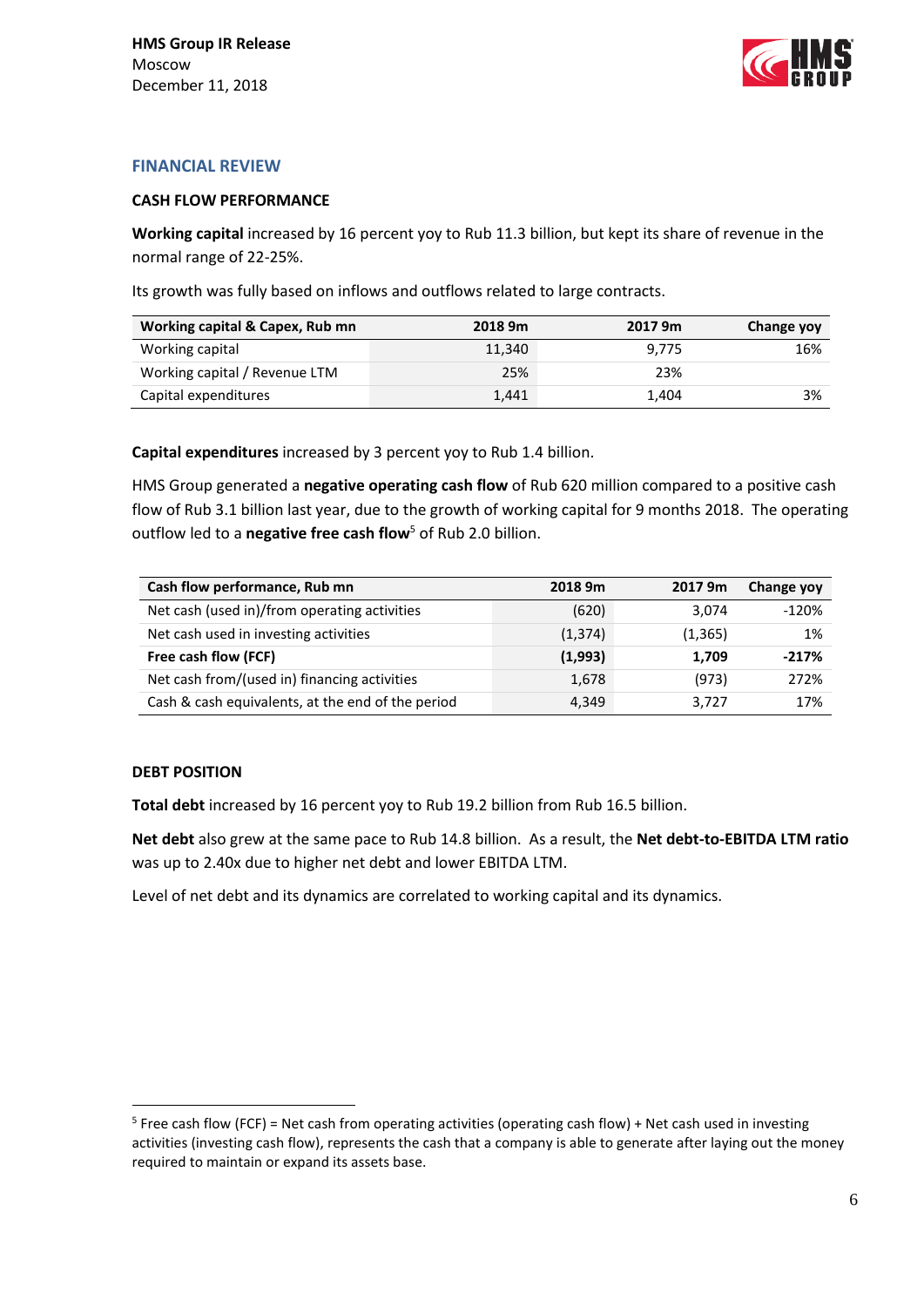

| Leverage, Rub mn      | 2018 9m | 2017 9m | Change yoy |
|-----------------------|---------|---------|------------|
| Total debt            | 19,177  | 16.469  | 16%        |
| Long-term debt        | 18,191  | 12,939  | 41%        |
| Short-term debt       | 986     | 3.529   | $-72%$     |
| Net debt              | 14,828  | 12.742  | 16%        |
| Net debt / EBITDA LTM | 2.40x   | 1.91x   |            |

## **SIGNIFICANT EVENTS AFTER THE REPORTING DATE & FINANCIAL MANAGEMENT**

## **FINANCIAL MANAGEMENT**

As of December 1, 2018, average interest rate decreased to 8.7% compared to 9.8% at the beginning of 2018.

## **DIVIDENDS AND HMS GDRS**

During the period from October 1, 2018 to and including December 10, 2018, HMS Group has purchased 66,100 of its global depositary receipts ("GDRs"). As of today, 1,142,987 GDRs (4.88 percent of its issued share capital) were bought under the Buy-back program.

On December 6, 2018, the Board of Directors approved payment of interim dividends in respect of 9 months 2018 in the amount of 3.84 rubles per ordinary share, i.e. 19.20 rubles per one GDR. Dividends will be paid on January 25, 2019, with record day on January 11, 2019. Ex-dividend date will start from January 10, 2019.

## **2018 GUIDANCE**

## **Revenue and EBITDA:**

HMS Group expects **2018FY revenue Rub 50-53 billion** and **EBITDA in the range of Rub 6.2-6.4 billion**.

### **Finance costs:**

The company doesn't expect a further decrease in interest expenses due to the fact that the process of interest rates' decrease has stopped in Russia.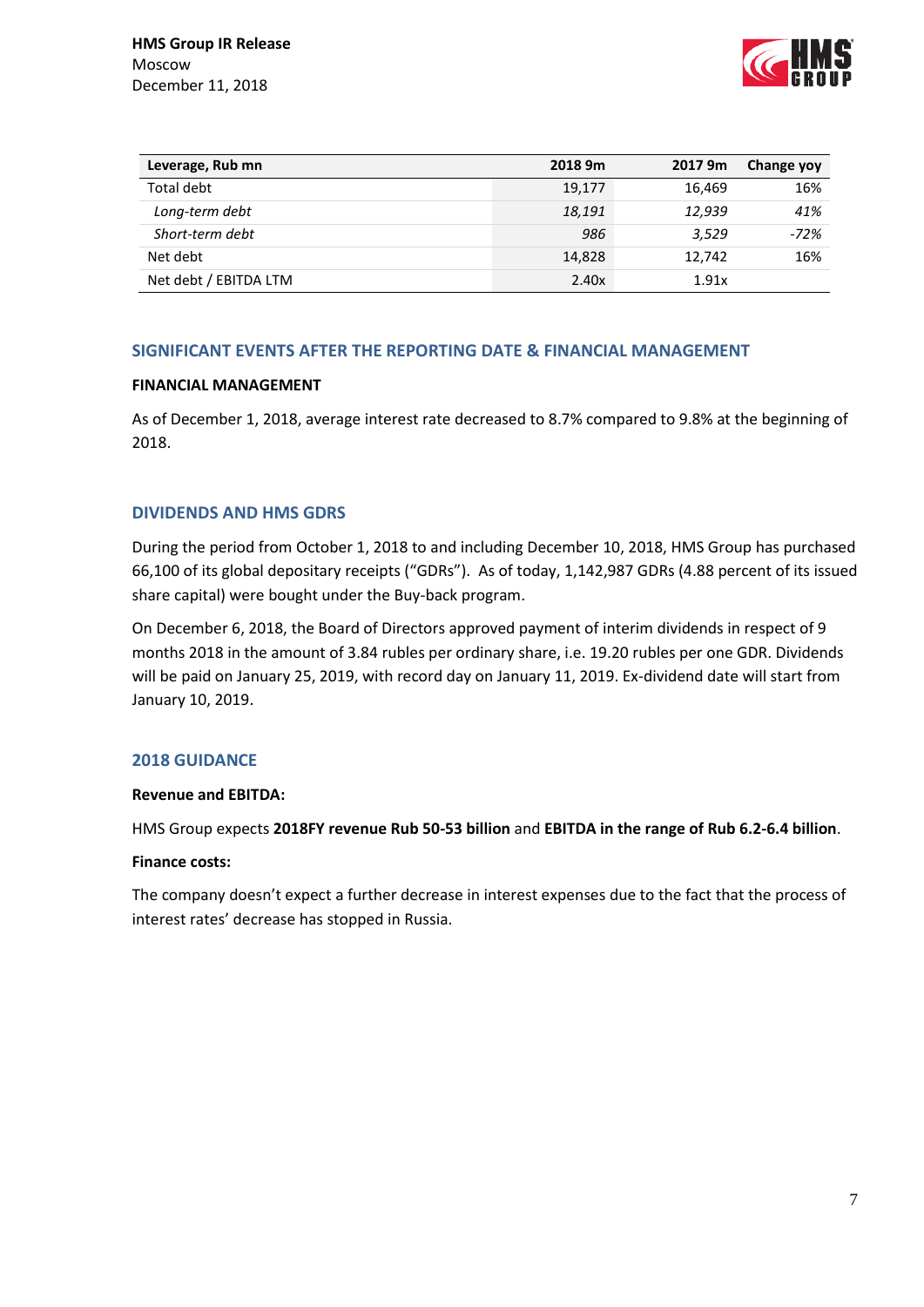**HMS Group IR Release** Moscow December 11, 2018



#### **\*\*\***

#### **WEBCAST TO DISCUSS 9 MONTHS 2018 IFRS FINANCIAL RESULTS**

### **Date: Tuesday, December 11, 2018**

**Time: 5.00 PM (MOSCOW)** / 3.00 PM (London) / 10.00 AM (NY)

#### **Speaker:**

Inna Kelekhsaeva – Deputy Head of Capital markets **Q&A session:** Kirill Molchanov – First Deputy General Director and Co-Founder Alexander Rybin – Head of Capital markets

To participate in the conference call, please dial in:

| Russia Local:  | +7 495 646 9190                      |
|----------------|--------------------------------------|
| UK Local:      | +44 (0)330 336 9411                  |
| UK Toll Free:  | 0800 279 7204                        |
| US Local:      | +1 929 477 0448                      |
| US Toll Free:  | 800 239 9838                         |
| Conference ID: | 7885750                              |
| Title:         | HMS Group 9 months 2018 IFRS results |

#### **Webcast meeting:**

To access the live event, click on the link: https://webcasts.eqs.com/hmsgroup20181211

Please, dial in 5-10 minutes prior to the scheduled start time. Pre-registration is available. We will share materials on **[HMS' investor website](http://grouphms.com/shareholders_and_investors/)** ahead of the webcast.

#### **Contacts:**

Investor Relations, [ir@hms.ru](mailto:ir@hms.ru?subject=Re%20conf%20call)

#### \*\*\*

**HMS Group is the leading pump and compressor manufacturer, as well as provider of flow control solutions and related services to the oil and gas, nuclear and thermal power generation and water utilities sectors in Russia and the CIS. HMS Group's products are mission-critical elements of projects across a diverse range of industries. It has participated in a number of large-scale infrastructure projects in Russia, including providing pumps and modular equipment to the Vankor oil field and pumping stations on recent trunk pipelines projects linking Russia's core oil producing areas to export ports on the Pacific Ocean and Baltic Sea. HMS Group's global depositary receipts ("GDRs") are listed under the symbol "HMSG" on the London Stock Exchange.** 

#### *Press Release Information Accuracy Disclaimer*

*Information published in press releases was accurate at the time of publication but may be superseded by subsequent releases or other information.*